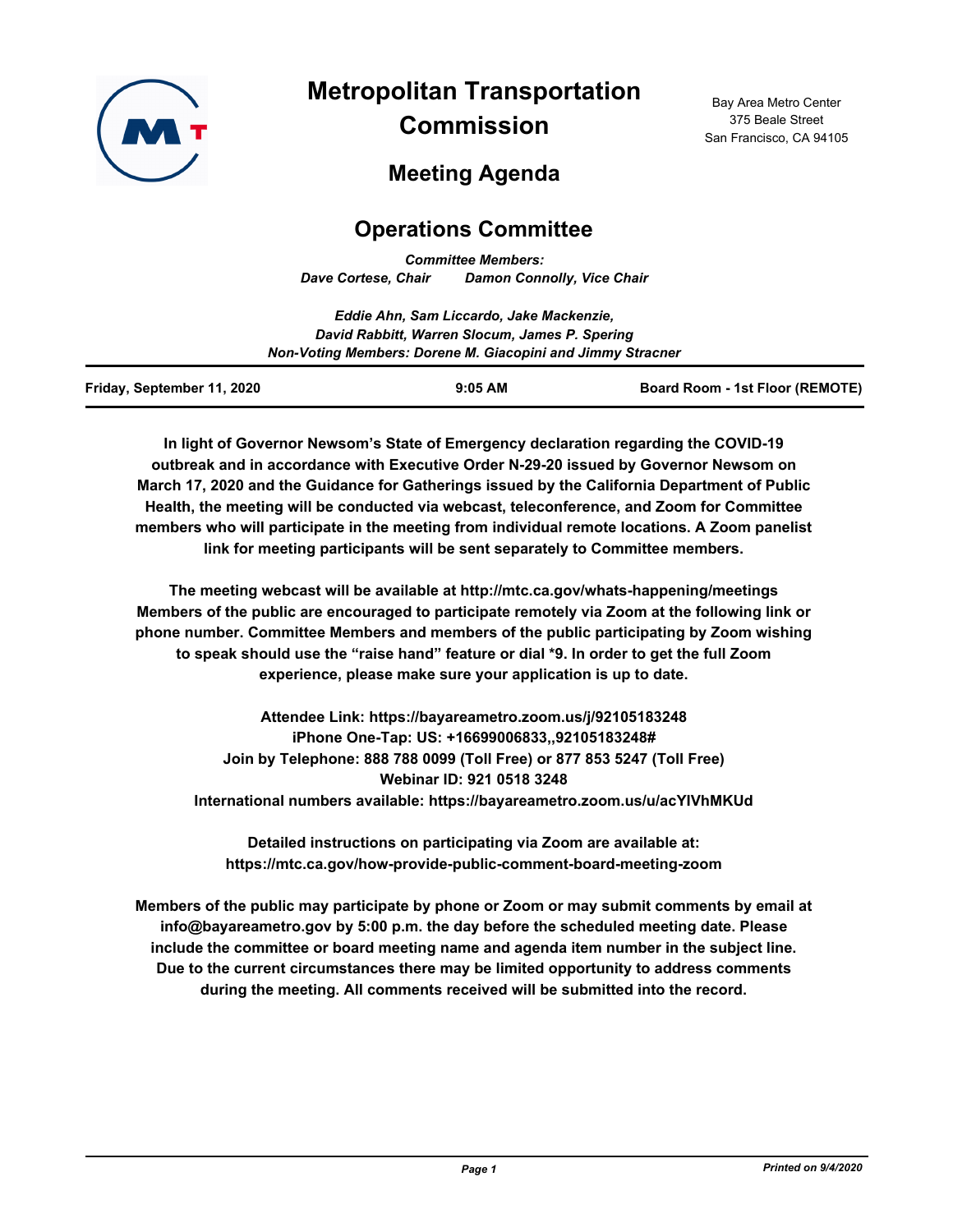#### **1. Roll Call / Confirm Quorum**

*Quorum: A quorum of this committee shall be a majority of its regular non-ex-officio voting members (5).*

### **2. Pledge of Allegiance**

#### **3. Compensation Announcement – Clerk of the Committee**

#### **4. Consent Calendar**

| 4a. | 20-1214              | Minutes of the July 10, 2020 Meeting                                                                                                                           |
|-----|----------------------|----------------------------------------------------------------------------------------------------------------------------------------------------------------|
|     | Action:              | <b>Committee Approval</b>                                                                                                                                      |
|     | Attachments:         | 4a OPS Minutes Jul 2020.pdf                                                                                                                                    |
| 4b. | 20-1256              | Contract - Dumbarton Forward Bicycle Access and Ardenwood Commuter<br>Park & Ride Lot Improvements Technical Assistance: Alta Planning +<br>Design (\$300,000) |
|     | Action:              | <b>Committee Approval</b>                                                                                                                                      |
|     | Presenter:           | Cathy Chea                                                                                                                                                     |
|     | Attachments:         | 4b Contract Dumbarton Forward Bicycle Access Ardenwood Park and Rid                                                                                            |
| 4c. | 20-1206              | Contract - Bay Area Complete Trip Program, Phase 1: Iteris, Inc.<br>(\$1,346,132)                                                                              |
|     | Action:              | <b>Committee Approval</b>                                                                                                                                      |
|     | <u> Presenter:</u>   | <b>Janet Banner</b>                                                                                                                                            |
|     | Attachments:         | 4c Contract Complete Trip.pdf                                                                                                                                  |
| 4d. | 20-1207              | Contract Amendment - Bay Area Vanpool Program: Enterprise Rent-a-Car<br>of San Francisco, LLC (\$400,000)                                                      |
|     | Action:              | <b>Committee Approval</b>                                                                                                                                      |
|     | Presenter:           | <b>Barbara Laurenson</b>                                                                                                                                       |
|     | Attachments:         | 4d Contract Amendment Bay Area Vanpool Program.pdf                                                                                                             |
| 4e. | 20-1208              | Fourth Quarter MTC Service Authority for Freeways and Expressways<br>(SAFE) Financial Statements June 2020 (Unaudited)                                         |
|     | Action:              | Information                                                                                                                                                    |
|     | Presenter:           | Raymond Woo                                                                                                                                                    |
|     | <u> Attachments:</u> | 4e FY20 4th Qtr SAFE Finanical Statements Memo(Unaudited).pdf                                                                                                  |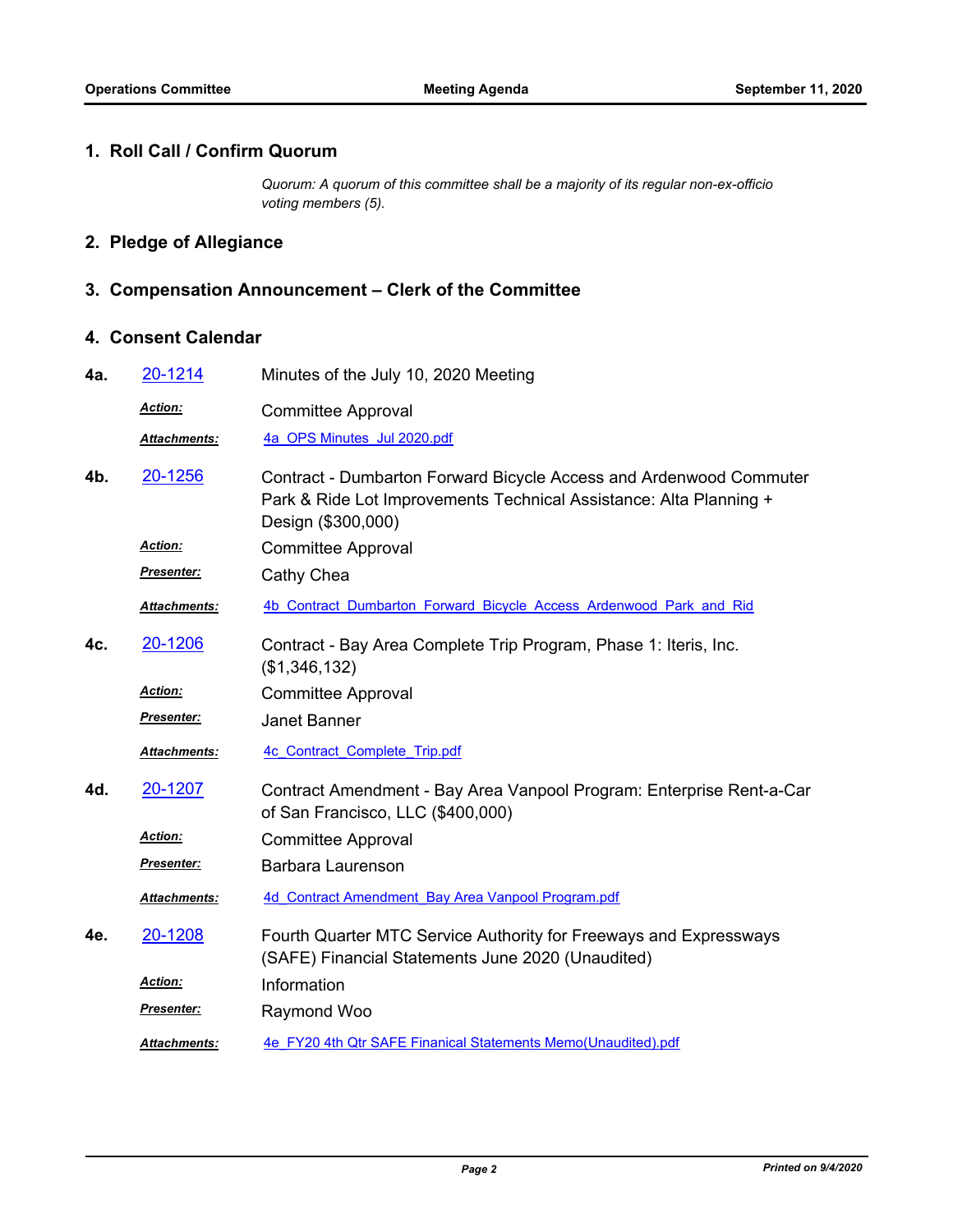| 4f. | 20-1209           | Clipper® Contract Change Order Amendment - Clipper Card<br>Procurement: Cubic Transportation Systems, Inc. (\$4,000,000)                                                                      |
|-----|-------------------|-----------------------------------------------------------------------------------------------------------------------------------------------------------------------------------------------|
|     | Action:           | <b>Committee Approval</b>                                                                                                                                                                     |
|     | <u>Presenter:</u> | <b>Edward Meng</b>                                                                                                                                                                            |
|     | Attachments:      | 4f Change Order Card Procurement.pdf                                                                                                                                                          |
| 4g. | <u>20-1210</u>    | Next Generation Clipper® Funding Agreement Supplements: - Computer<br>Aided Dispatch and Automated Vehicle Location (CAD/AVL) Integration<br>Implementation - Transit Operators (\$1,275,000) |
|     | Action:           | <b>Committee Approval</b>                                                                                                                                                                     |
|     | <u>Presenter:</u> | <b>Edward Meng</b>                                                                                                                                                                            |
|     | Attachments:      | 4g Clipper CAD AVL Funding Agt.pdf                                                                                                                                                            |
| 4h. | 20-1211           | Contract Amendment - Financial Management, Planning, Compliance, and<br>Risk Management Support: Kimley Horn and Associates (KHA)<br>(\$100,000)                                              |
|     | Action:           | <b>Committee Approval</b>                                                                                                                                                                     |
|     | <b>Presenter:</b> | <b>Edward Meng</b>                                                                                                                                                                            |
|     | Attachments:      | 4h Contract Amendment KHA.pdf                                                                                                                                                                 |
| 4i. | 20-1212           | Clipper® Purchase Order - Network Services: AT&T (\$400,000)                                                                                                                                  |
|     | Action:           | <b>Committee Approval</b>                                                                                                                                                                     |
|     | Presenter:        | Sarah Doggett                                                                                                                                                                                 |
|     | Attachments:      | 4i Purchase Order ATT Network.pdf                                                                                                                                                             |
| 4j. | 20-1242           | Next Generation Clipper® Regional Fare Payment System Integrator (SI)<br>Contract Update and Use of Contingency                                                                               |
|     | <u> Action:</u>   | Information                                                                                                                                                                                   |
|     | Presenter:        | Jason Weinstein                                                                                                                                                                               |
|     | Attachments:      | 4j Next Gen Clipper Update and Contingency.pdf                                                                                                                                                |
| 4k. | <u>20-1299</u>    | Bid Protest of Carma Technology Corp. - Appointment of Hearing Panel on<br>Appeal of Protest Determination and Delegation of Authority to Decide<br>Appeal                                    |
|     | <u>Action:</u>    | <b>Committee Approval</b>                                                                                                                                                                     |
|     | Presenter:        | Lisa Klein                                                                                                                                                                                    |
|     | Attachments:      | 4k Appointment of hearing panel Carma Bid Protest.pdf                                                                                                                                         |
|     |                   | 4k Corr Rec Carma Appeal to Operations Committee.pdf                                                                                                                                          |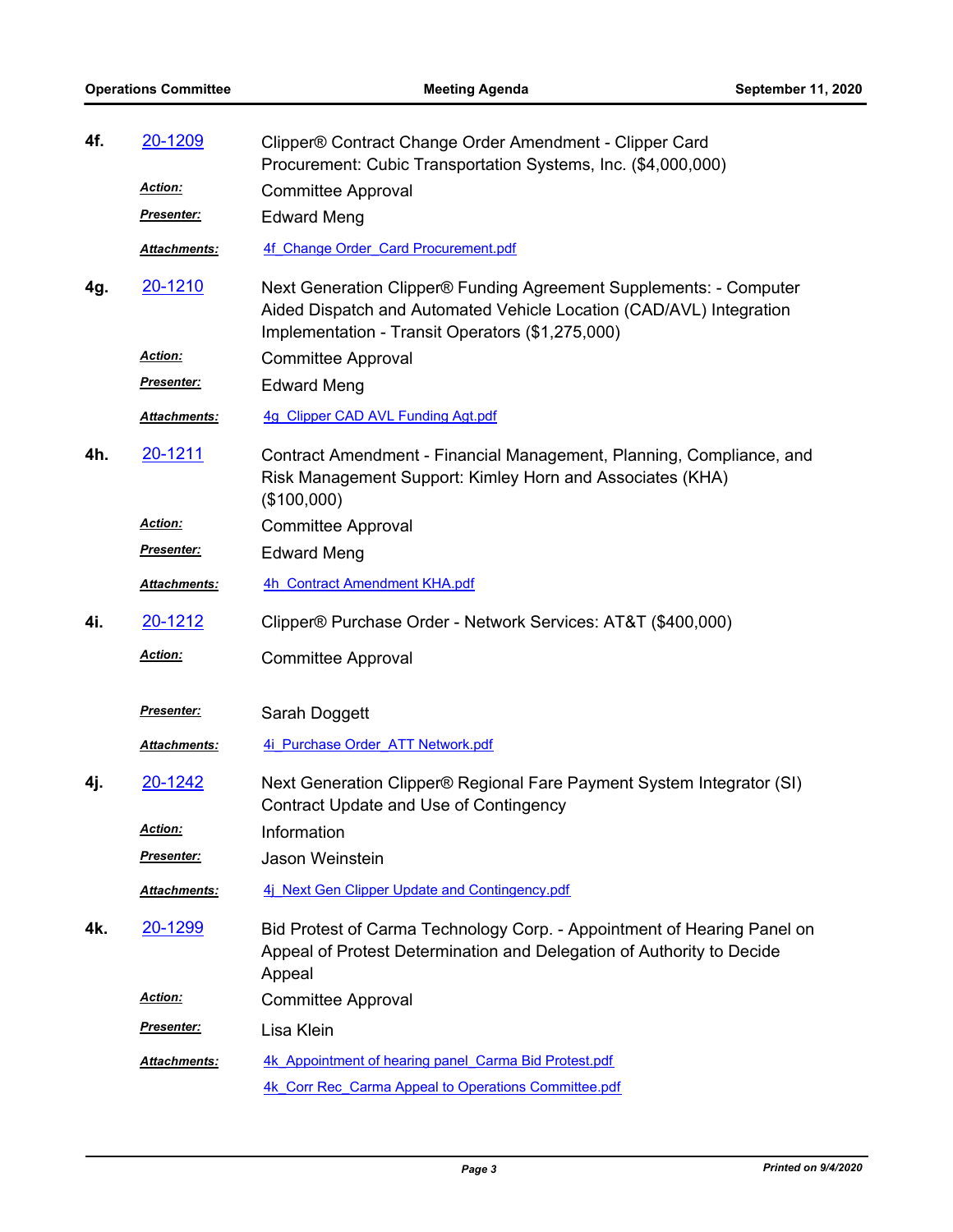#### **5. Approval**

| 5а. | 20-1213             | Contracts to Deliver Bay Bridge Forward (2020)                              |
|-----|---------------------|-----------------------------------------------------------------------------|
|     |                     | i. Contract - I-580 Westbound High Occupancy Vehicle Lane Extension:        |
|     |                     | Kimley-Horn & Associates, Inc. (\$1,485,000);                               |
|     |                     | ii. Contract - I-80 Westbound High Occupancy Vehicle Lane Extension:        |
|     |                     | Verano Technical Services, Inc. (\$640,000);                                |
|     |                     | iii. Contract - I-80/Powell Street Interchange Transit Access Improvements: |
|     |                     | T.Y. Lin International (\$1,250,000);                                       |
|     |                     | iv. Contract - I-80 Design Alternative Assessment: HDR Engineering, Inc.    |
|     |                     | $($1,246,000);$ and                                                         |
|     |                     | v. Contract - Bay Bridge Forward (2020) Program/Project Manager:            |
|     |                     | Gray-Bowen-Scott (\$349,000)                                                |
|     |                     |                                                                             |
|     |                     | Contracts to deliver Bay Bridge Forward (2020) operational projects.        |
|     | <b>Action:</b>      | <b>Committee Approval</b>                                                   |
|     | <b>Presenter:</b>   | Kevin Chen                                                                  |
|     | <b>Attachments:</b> | 5a Bay Bridge Forward Contracts.pdf                                         |

#### **6. Public Comment / Other Business**

*Committee Members and members of the public participating by Zoom wishing to speak should use the "raise hand" feature or dial \*9.*

### **7. Adjournment / Next Meeting**

**The next meeting of the Operations Committee will be Friday, October 9, 2020 at 9:35 a.m. remotely and by webcast as appropriate depending on the status of any shelter in place orders. Any changes to the schedule will be duly noticed to the public.**